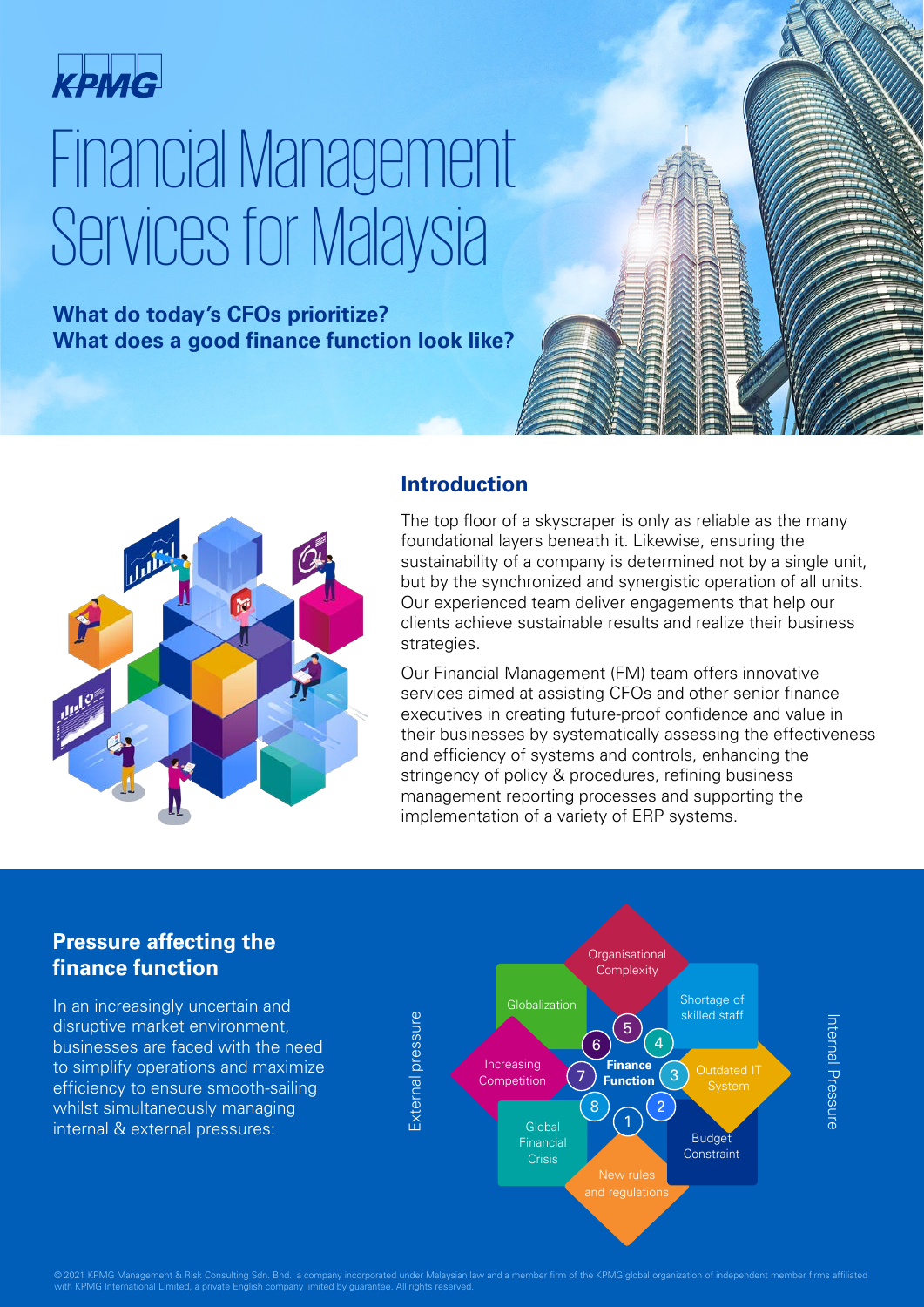# **Understanding the building blocks of a finance function**

As the pyramid model shows, finance functions generally fulfil three fundamental and distinct roles:



- Financial reporting (planning and control cycle)
- Financial performance (decision support and risk)

## **Finance Transformation is an adventurous journey**



In order to move from the current state to the desired future state, CFOs must:

- Improve the efficiency of the bottom layer by adopting lean finance techniques and moving towards finance shared services;
- Improve the effectiveness of the middle layer by implementing Centre of Excellence – e.g. for treasury, tax and financial reporting;
- Strive to become a business partner and ensure that the finance function is well embedded within the business.

The focus of a modern finance transformation is for finance departments to progress from being **a diligent scorekeeper** to a **business partner**.

## **How can KPMG help?**

Our Financial Management team in Malaysia offers services across 3 main areas:

#### **Finance, Strategy, Transformation & Talent Management**

- **Finance TOM and Organization** Design
- Finance Technology Transformation
- **Finance shared service and** outsourcing
- Finance Talent Management
- **Trainings and Secondment**

#### **Efficient Finance Operation**

- Finance Process Optimization and **Initiatives**
- Finance Function Review & Benchmarking Analysis
- **Consolidation and Disclosure** Management
- **Governance and internal controls -**Operational and Financial SOP
- **Month-end Close Process**

#### **Enterprise Performance Management (EPM)**

- **Integrated Planning (Business &** Finance)
- Performance Planning, Forecast and Budgeting
- Performance Reporting and Analysis
- Costing and Profitability Analysis